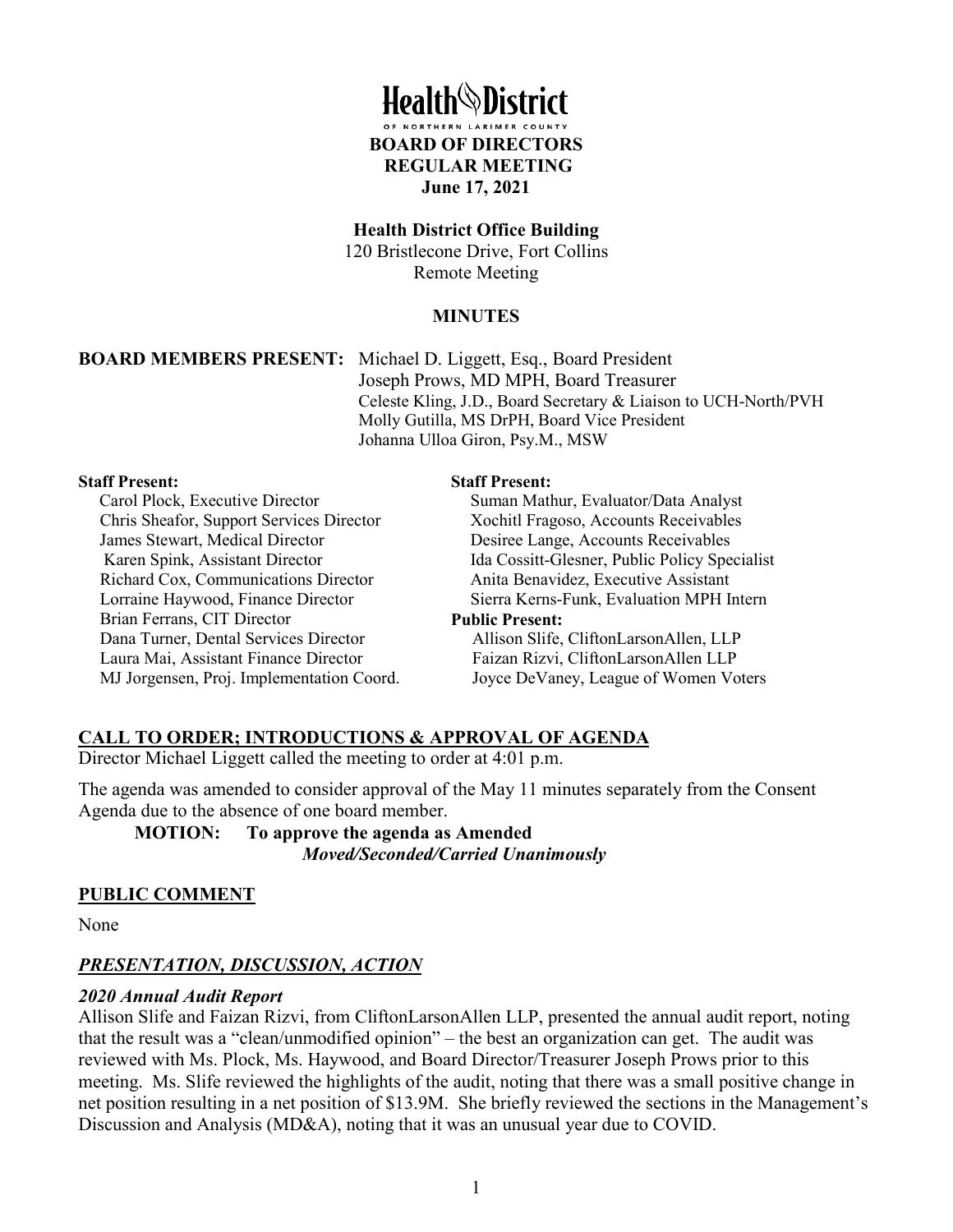The Audit Letter reflects no material adjustments or amounts to record to financial statements and no disagreement with management. There was an adjustment of \$33K that had been posted to the wrong time period. The Management Letter provides any advice auditors might have for findings on best practices discussed with management. There were no management issues or recommendations.

In response to COVID, the Health District's Board of Directors approved up to \$500K in new expenditures to be used to meet the needs of the community if needed. Potential expenditures are reflected in the budget adjustment as the grants and special projects line item went from \$3.6M to \$4.1M. Total expenditures for COVID, including reallocated staff time, were \$446K. Receipts from DOLA and other sources by the end of the year came in at \$285,079, bringing Health District reserve funding expenditures to \$160,92l. In 2021, the Finance Department will continue to claim available dollars from funding sources that the Health District is eligible for. The budget to actual summary shows that the Health District received approximately \$815K less in 2020 than originally budgeted, though expenses (particularly for Special Projects) were also markedly down.

The subsequent event reported in the Notes on page 30 reflects the opportune purchase of the building at 425 W. Mulberry. Funds have been regularly set aside for this purpose over time. Remaining costs will be capitalized in fiscal year 2021. Ms. Plock expressed her deep gratitude and appreciation for all the work the finance team regularly does, and particularly in this incredibly challenging year of COVID.

# **MOTION: To accept and approve the 2020 Annual Audit Report** *Moved/Seconded/Carried Unanimously*

# *DISCUSSION & ACTIONS*

# *Next Community Health Survey*

Dr. Stewart, Medical Director, as noted in a memo included in the board packet, requested an amended timeline for the next Community Health Survey, which would move the 2021 COVID survey to a later than anticipated date, but would at the same time move up the 2022 Triennial Community Health Survey from its usual fall timeframe, so that they could be combined into one survey fielded in the spring of 2022. The memo proposed having the community discussion groups as initially scheduled in the fall.

A board concern was that the information gleaned in the community discussion groups is an important part of what is considered in the Triennial Board retreat, when the next three years' priorities are set. There was also a question about how community members have access to the survey; it was noted that it is a random sample survey, so recipients are chosen randomly, and is available in both English and Spanish. The issue of adequately reaching the diversity of our community was discussed; one approach is to use bigger sample sizes (oversample), which worked to some extent with the last survey. The benefits of oversampling are to better stratify information about subpopulations, and have the information less impacted by outliers. In tackling health disparities, it will be important to get more data from those who are more impacted.

It was agreed that the discussion groups need to take place in time to have the report ready in advance of the triennial board retreat; they can be held once the survey is fielded and before results come in.

We will also be considering ways to get more representation involved in the community discussion groups, and perhaps to use other methodologies such as panels. One board member noted that data collection is 'extractive' – some groups are bombarded by requests for information, but never hear back, and they don't see change on the issues of concern to them, so they tend not to want to participate next time. The board member believes that it is important to hear from people what brings them hope, and how they might re-imagine what health looks like in our community.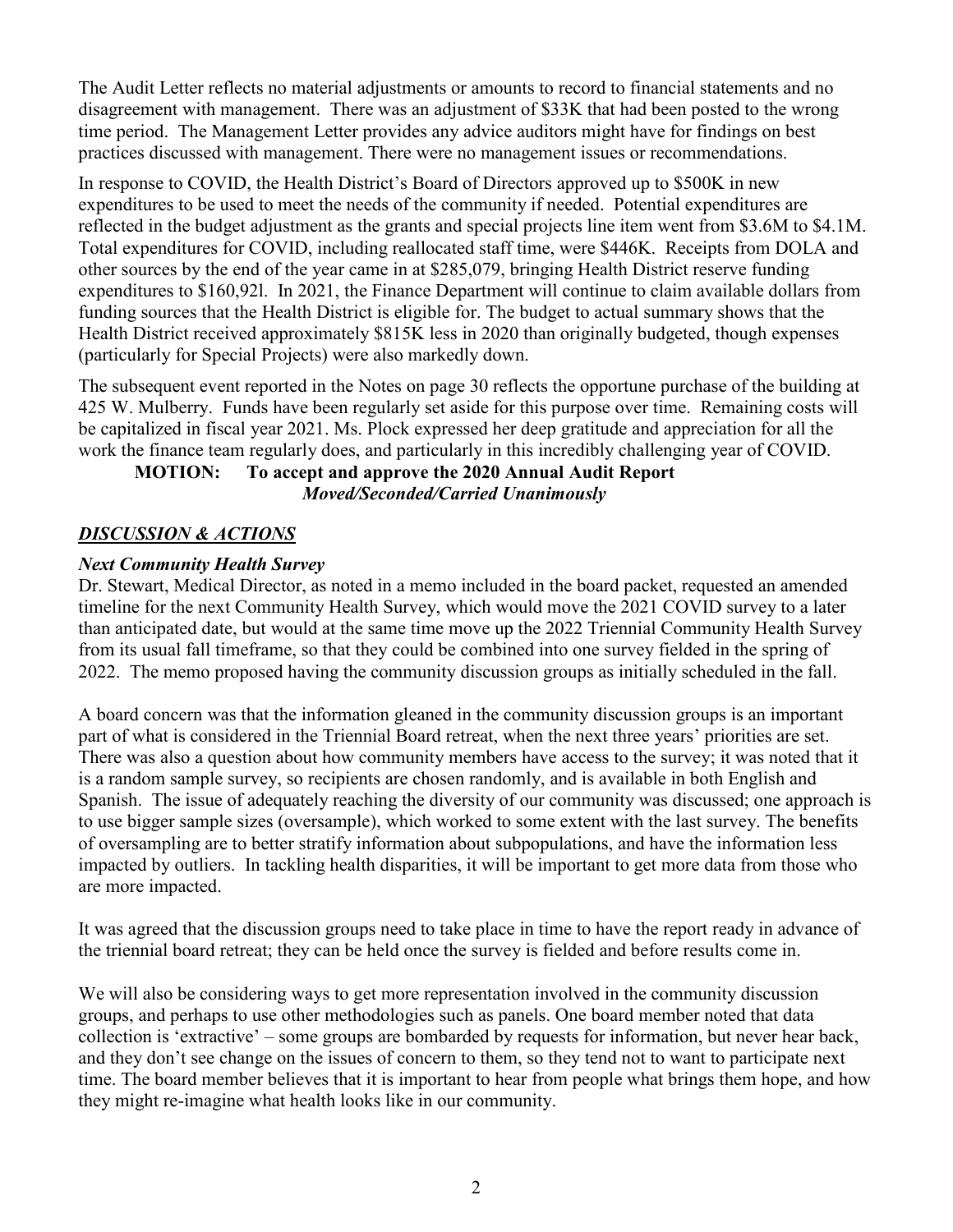# **MOTION: To approve the request to combine the 2021 post-COVID survey with the 2022 Triennial Community Health Survey, to be fielded in early 2022, holding the community discussion groups prior to the Board triennial retreat.** *Moved/Seconded/Carried Unanimously*

## *Election of Board Secretary*

Following brief discussion of the need to relieve Director Kling of the Secretary role, given her now role as the liaison to PVH, a motion was made.

## **MOTION: To elect Director Johanna Ulloa-Giron to the role of Board Secretary** *Moved/Seconded/Carried Unanimously*

# **OTHER UPDATES & REPORTS**

## *Executive Director Updates – Carol Plock*

Ms. Plock announced that the Supreme Court upheld the ACA in the most recent challenge.

In other news, staff has been hustling to pull together COVID financial data for a Special District Association (SDA) survey relating the ARPA stimulus funding. The SDA is trying to secure commitment from the state to designate some of the COVID ARPA funding to special districts, as they did in prior stimulus funding.

At the very end of the Colorado state legislative session, a bill was passed that will reduce property taxes in 2023 and 2024. Though it is too early to estimate accurately the exact impact, one possibility is that it could result in 3.7 – 5% reduction in tax revenues for the Health District, which is a significant cut.

The Health District continues to provide vaccine, with a focus on equity and rural areas. In addition to a recent clinic at Holy Family, weekly clinics are scheduled at the Health District through August, with an evaluation of community need beyond that. Cholesterol clinics are starting up again. A phased return to the office has begun with Connections and CAYAC staff mostly in the office by end of June and the 120 building throughout July. While most services will be in person, there will be some flexibility for remote work – in the cases where it would improve efficiency.

Discussion about vaccinations included board questions about determining the remaining need to be involved in vaccination, and whether there are opportunities to volunteer at clinics. There are some remaining volunteer opportunities; staff member Suman Mathur can be contacted. Determining remaining need is challenging; our community is still not close to desirable vaccination levels, and there may be additional waves of need/demand based on disease levels and approval of vaccines for lower ages. We recently learned that another organization has a grant specifically for the Latinx community, so we will see if there is any need for our services in conjunction with their work. The determination to end vaccine clinics will be made based on a drop in need/demand, primary care doctors becoming vaccinators, etc. In the meantime, it is a fairly simple thing to have a weekly clinic in our office, since staff can fit it easily around their other duties.

# *Liaison to PVHS/UCHealth North Report*

The finance committee met yesterday to develop a new budget. Financials are coming back – better than 2020 but not yet at the 2019 numbers. PVH leadership is looking at a 15% cost reduction. The Colorado option bill passed.

# **CONSENT AGENDA**

- Approval of Minutes for the May 25, 2021 Regular Board Meeting
- Approval of December 2020 and April 2021 Financials
	- **MOTION: To approve the consent agenda**  *Moved/Seconded/Carried Unanimously*